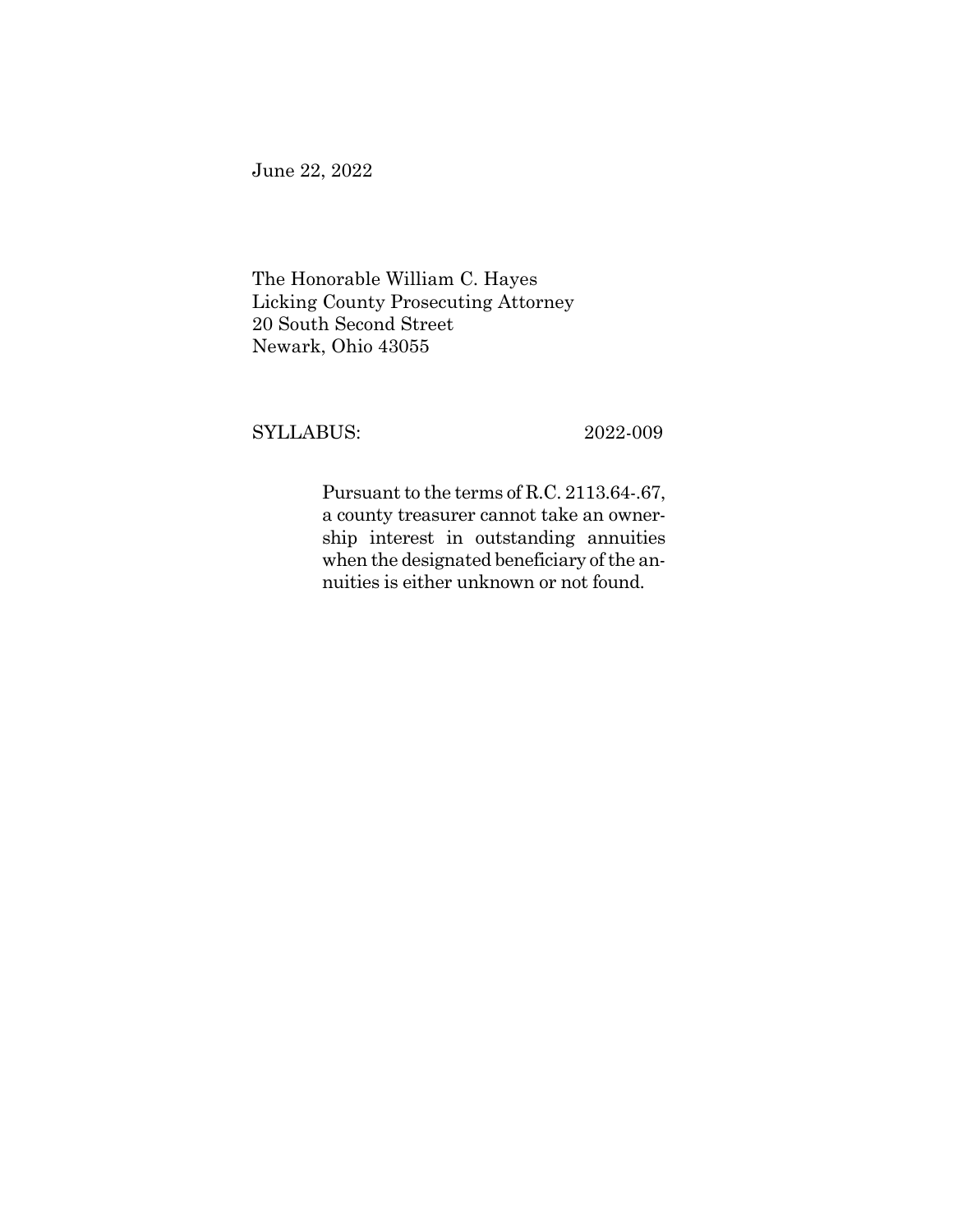

Opinions Section Office (614) 752-6417 Fax (614) 466-0013

30 East Broad Street, 25th Floor Columbus, Ohio 43215 www.ohioattorneygeneral.gov

June 22, 2022

OPINION NO. 2022-009

The Honorable William C. Hayes Licking County Prosecuting Attorney 20 South Second Street Newark, Ohio 43055

Dear Prosecutor Hayes:

You have requested an opinion asking if a county treasurer may take an ownership interest in outstanding annuities when the interest remains unclaimed. I have framed your question as follows:

> Pursuant to R.C. 2113.64-.67, may a county treasurer take an ownership interest in outstanding annuities when the designated beneficiary is either unknown or not found?

For the reasons that follow, I answer your question in the negative. A county treasurer cannot take an ownership interest in outstanding annuities when the designated beneficiary is either unknown or not found.

## I

R.C. 2113.64-.67 provide that if a sum of money remains unclaimed prior to the filing of the final account of an estate, the unclaimed money may be distributed into the county treasury. *See* R.C*.* 2113.64 and 2113.65.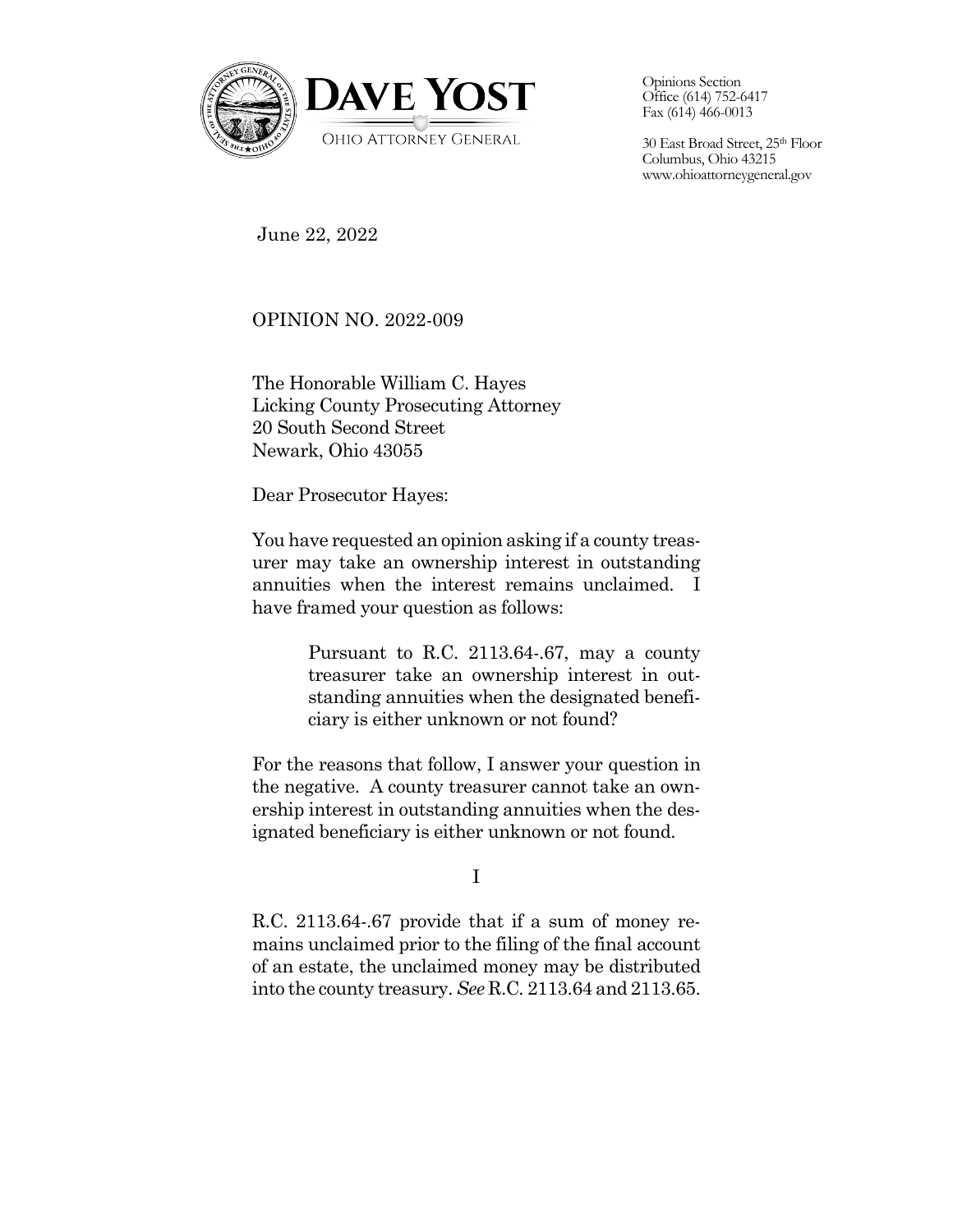The deposited money is held for the benefit of the rightful claimant. The treasurer cannot use the money for the county, and once the entitled person satisfies the probate court of the person's right to the money—the entitled person may collect the deposited money. *See* R.C. 2113.67; *see also* 1972 Op. Att'y Gen. No. 72-122*,*  syllabus, paragraph 2*.*

The procedure for unclaimed money is clearly stated in R.C. 2113.64-.67. You ask whether the county treasurer may take an ownership interest in unclaimed outstanding annuities for similar safe keeping. I must therefore analyze whether the procedure set forth in R.C. 2113.64-.67 applies to unclaimed outstanding annuities.

Prior to starting my analysis, however, I must note two limitations of my opinion rendering function. First, annuities are governed by contract. *See, e.g., Adams v. Adams*, 12th Dist. Warren No. CA2002-09-087, 2003- Ohio-3703, ¶15*, citing Trangenstein v. Bd. of Trustees of Wheaton College*, 148 Ohio App.3d 382, 2002-Ohio-2937, 773 N.E.2d 602, ¶ 9 (2d Dist.). The task of interpreting contracts and agreements rests solely with the judiciary. *See, e.g*., 1983 Op. Att'y Gen. No. 83-087, at 2-342. As such, I am without authority to review and interpret particular annuity contracts. *Id*. Second, I have no authority to opine on the powers of the judiciary, which is a separate branch of government. *E.g.,*  2019 Op. Att'y Gen. No. 2019-018, Slip. Op. at 6; 2-137. Probate courts have significant control over the administration of estates, *see generally* R.C. 2101.24, and this opinion does not opine on the authority of a probate court to issue orders related to an estate. This opinion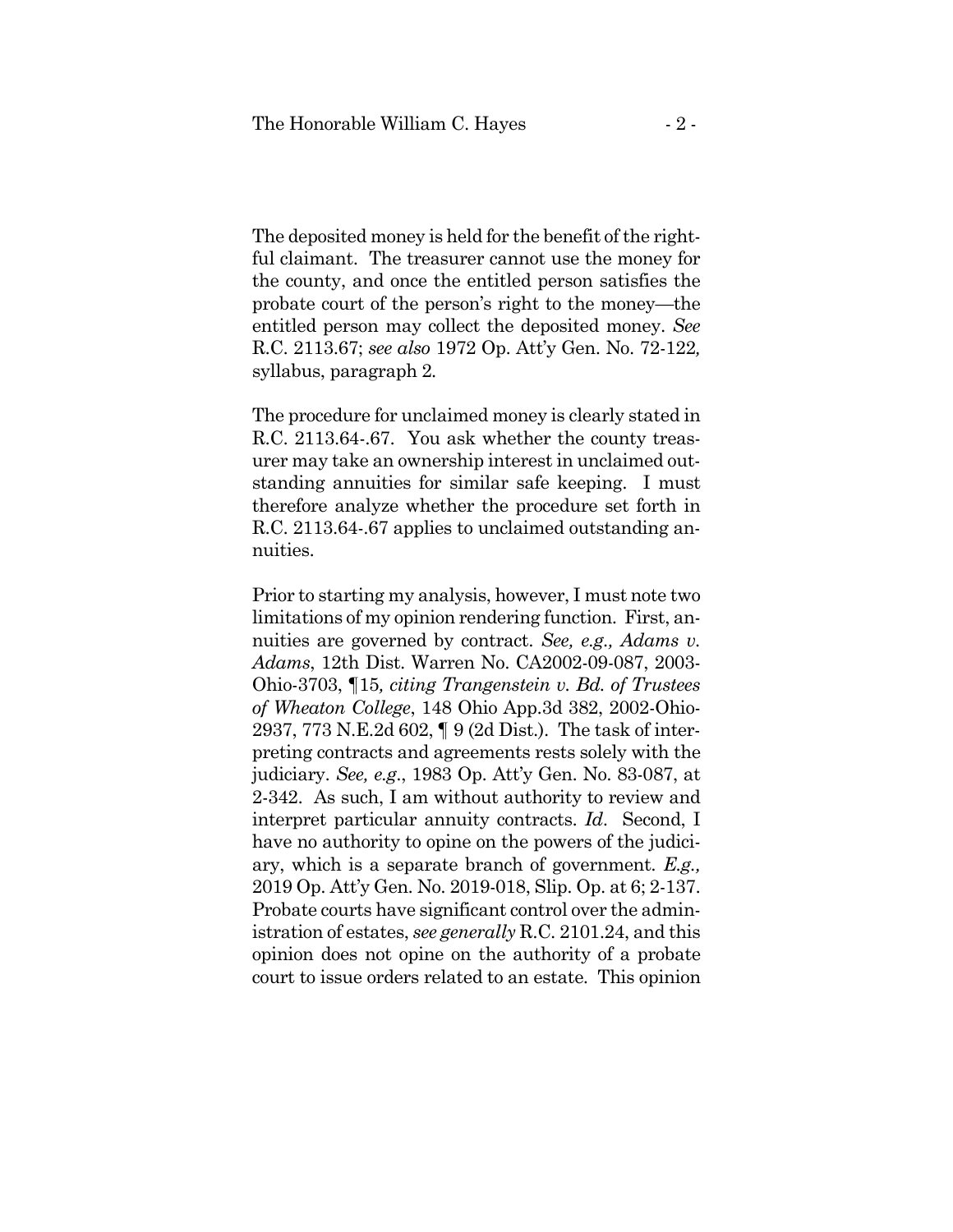only analyzes a county treasurer's ability to take an ownership interest in outstanding annuities under the Revised Code when the beneficiary is either unknown or not found.

## II

R.C. 2113.64 and 2113.65 are the two relevant statutes. My analysis must start with the text of both statutes. *See, e.g., Gutmann v. Feldman*, 97 Ohio St.3d 473, 2002-Ohio-6721, 780 N.E.2d 562, ¶14.

R.C. 2113.64 states:

If a sum of money to be distributed to heirs, next of kin, or legatees, or owing from an estate to a creditor of the estate, remains unclaimed prior to the filing of a final account, the court may order it turned into the county treasury as provided in section 2113.65 of the Revised Code, or may order the executor or administrator to invest it as the court directs for a period not to exceed two years, to accumulate for the benefit of the persons entitled to the sum of money. Such investment shall be made in the name of the probate judge of the court for the time being and shall be subject to the order of the judge and the judge's successors in office.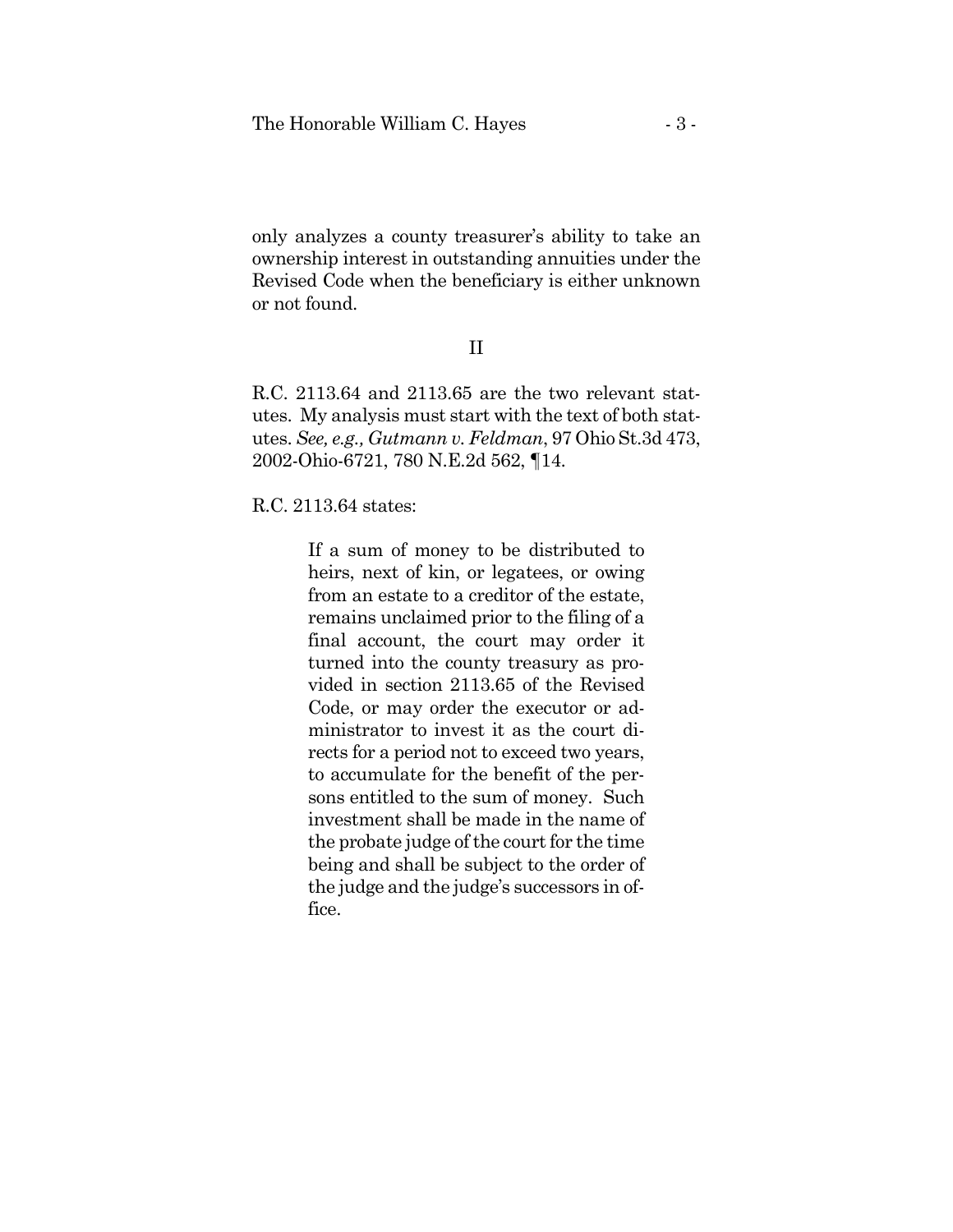R.C. 2113.65 states:

The person investing unclaimed money under section 2113.64 of the Revised Code shall file in the probate court a memorandum thereof, with the original certificates or evidences of title representing such investment, which shall be allowed as a sufficient voucher for such payment under the order or decree. If the amount is unclaimed at the end of the period of such investment, it shall be turned into the county treasury and credited to the general fund, without liability for interest thereon. The receipt of the county treasurer taken for it and filed is a sufficient voucher.

Neither statute mention "annuities." Both statutes only discuss "money." Neither "annuity" nor "money" is defined for purposes of R.C. Chapter 2113. When terms are not given a statutory definition, it is appropriate to give the terms their common meaning. *E.g*., 2015 Op. Att'y Gen. No. 2015-005, Slip Op. at 15; 2-52. By its common meaning, "money" is not an "annuity." *See Black's Law Dictionary*, 1204 (11th Ed.2019) (a definition of "money" is: 1, "[t]he medium of exchange authorized or adopted by a government as part of its currency"; 2, "[a]ssets that can be easily converted to cash"; 3, "[c]apital that is invested or traded as a commodity; 4, "[f]unds; sums of money"). An "annuity" "is 'an obligation to pay a stated sum, usually monthly or annually, to a stated recipient."' 2013 Op. Att'y Gen. No. 2013-043, at 2-412, quoting *Black's Law Dictionary*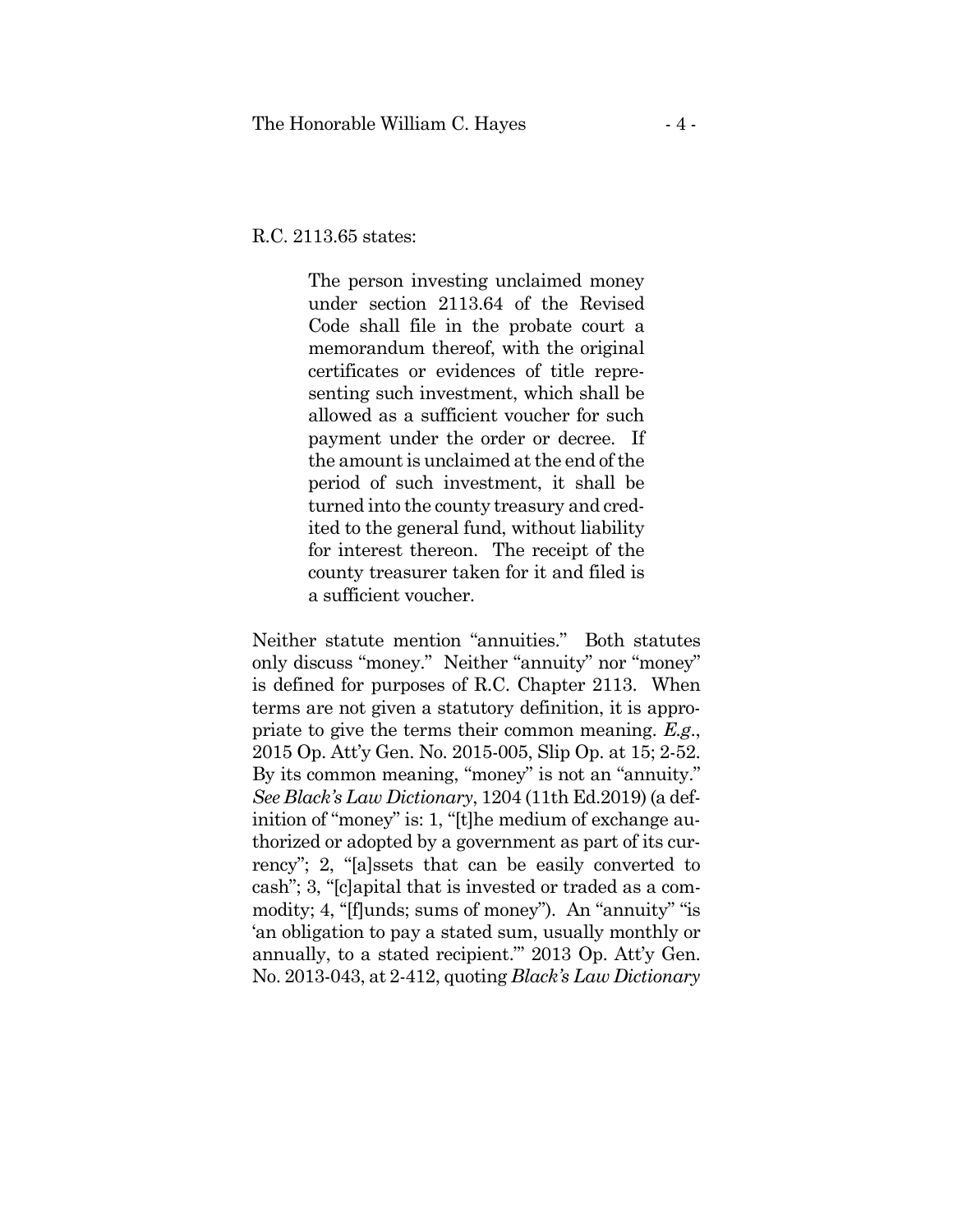105 (9thEd. 2009); *see Bronson v. Glander,* 149 Ohio St. 57, 59, 77 N.E.2d 471 (1948) (recognizing an annuity as "an obligation by a person or company to pay to the annuitant a certain sum of money at stated times during life or a specified number of years, in consideration of a gross sum paid for such obligation"); *Beard v. New York Life Ins. & Annuity Corp*., Franklin App. No. 12AP-977, 2013-Ohio-3700, at ¶12 (defining annuity as an investment "where a person or company is obligated to pay to the annuitant a sum of money over stated intervals during the annuitant's life, in consideration for a gross sum paid for such an obligation"). Based on the definitions, the terms "money" and "annuity" are not interchangeable.

Moreover, in other statutes addressing similar subject areas, the legislature has clearly distinguished between money and other personal property. For example, when certain beneficiaries live out of the country, the Revised Code explicitly distinguishes between how money is to be held in trust and how other personal property is to be held in trust. *See* R.C. 2113.81. And in the chapter governing unclaimed funds, the term "unclaimed funds" is defined as "any moneys, rights to moneys, or intangible property." R.C. 169.01(B)(1). This definition clearly distinguishes between money and other intangible property. When the legislature uses different terms in similar statutes, it is presumed that different results were intended. *See State ex rel. Rocco v. Cuyahoga Cty. Bd. of Elections*, 151 Ohio St. 3d 306, 2017-Ohio-4466, 88 N.E.3d 924, ¶¶14-15; *see also State ex rel. Enos v. Stone,* 92 Ohio St. 63, 66, 110 N.E. 627 (1915).